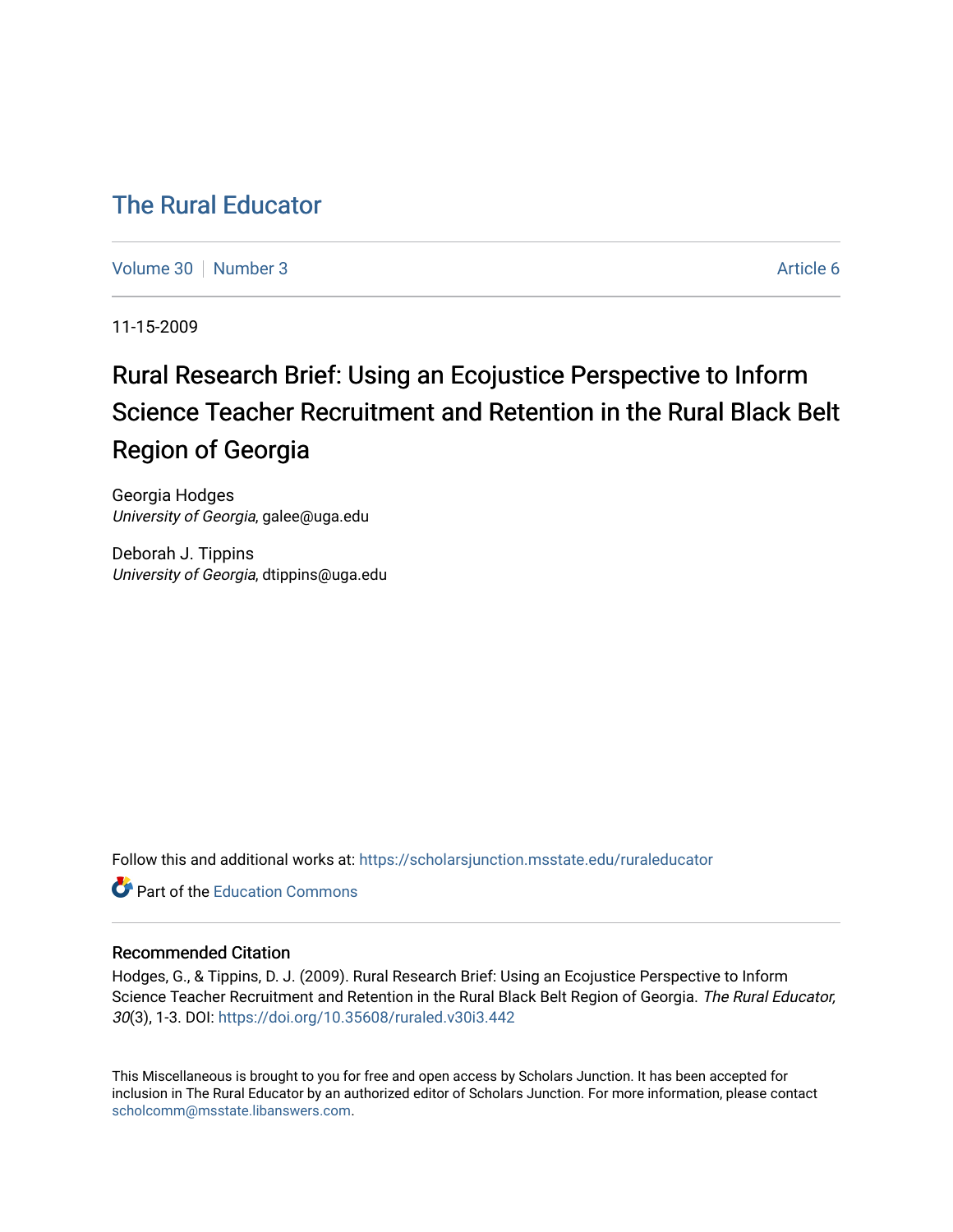# **Rural Research Brief**

### **Larry G. Enochs, Column Editor** *Oregon State University*

Hodges, D. & MacTavish, K. A. (2009). Using an ecojustice perspective to inform science teacher recruitment and retention in the rural black belt of Georgia. *The Rural Educator, 30*(3), 1-3.

## **Using an Ecojustice Perspective to Inform Science Teacher Recruitment and Retention in the Rural Black Belt Region of Georgia**

**Georgia Hodges Deborah J. Tippins**  *University of Georgia*

*This article highlights the significance of using ecojustice theory in scholarly discussions regarding issues of science teaching and learning in rural communities of the Southeastern United States. We offer an explanation of how ecojustice theory provides a new way to look at often studied issues surrounding education in rural communities. This article specifically addresses the issue of science teacher recruitment and retention and draws attention to some of the emerging tensions faced by educators in the Black Belt region of Georgia.*

 Rural communities, as Edmondson (2003) pointed out in her ethnography of a Midwestern community, have undergone significant changes in the past several decades that require special attention. Referring to rural areas in the United States as "The Rural American Ghetto," Edmondson wrote:

> Rather than realizing economic independence and prospering, rural residents too often find their main streets boarded up and corporate interests consuming their family farms, while federal policies increasingly work to serve the interests of large communities, large schools, large-scale farms, and agribusiness (p. 23).

Within the Plantation Belt of Georgia, also known as the Black Belt region or cotton counties, the poverty rates consistently pass the rest of the state and nation (Levernier & White, 1998). In the  $21<sup>st</sup>$  century, cycles of intergenerational poverty continue to persist in this region. Poverty in the Black Belt is 41% higher than Southern cities not located in this region. Although some areas in Georgia prosper educationally and economically, researchers explain that the "new south" encompasses prosperous urban areas such as Atlanta, Dallas and Houston, while rural areas lag behind socially, politically, economically, and educationally. Educationally, the Black Belt, a rural area characterized by a high African American population, remains an understudied, often ignored area, in spite of a drastically high drop out rate and an exceptionally high rate of teacher attrition (Arnold, 2005; Morris, 2009; Young, 2003). Jerome Morris contends that the majority of researchers understand African American schooling in the

rural South in a historical manner, focusing on enslavement and the subsequent disenfranchisement of African American people and ignoring the importance of studying African American schooling *now* in the South (Morris, 2009).

Using an ecojustice perspective, researchers (Hodges, Tippins and Oliver) are studying science teaching and learning in four contiguous counties of the Black Belt region. Drawing on a variety of methodologies and techniques (i.e., life history interviews, participant observation and focus groups, document collection and analysis, photoessay) they have generated conversations focusing on the day to day tensions of teaching science in a rural setting characterized by high poverty rates and a population consisting of 60%-90% African American. Ecojustice theory has enabled these researchers to recognize deeply embedded assumptions and tensions that significantly impact science teaching and learning in these rural Black Belt communities.

#### **Using Ecojustice Theory to Understand Science Teacher Recruitment and Retention in Rural Communities**

Ecojustice is a holistic lens that privileges both social and environmental justice. This framework acknowledges and understands present ecological issues such as global warming and fossil fuel dependency that adversely affect the Earth. Consonantly, ecojustice theory illiuminates consumer dependence, local poverty and the interconnectedness of families, communities and the natural environment (Mueller, 2008; Bowers, 2004). In C.A. Bowers' seminal work *Cultural Literacy for Freedom*, Bowers argued that students must understand the cultural assumptions that lead people to overshoot the capacity of a natural system, which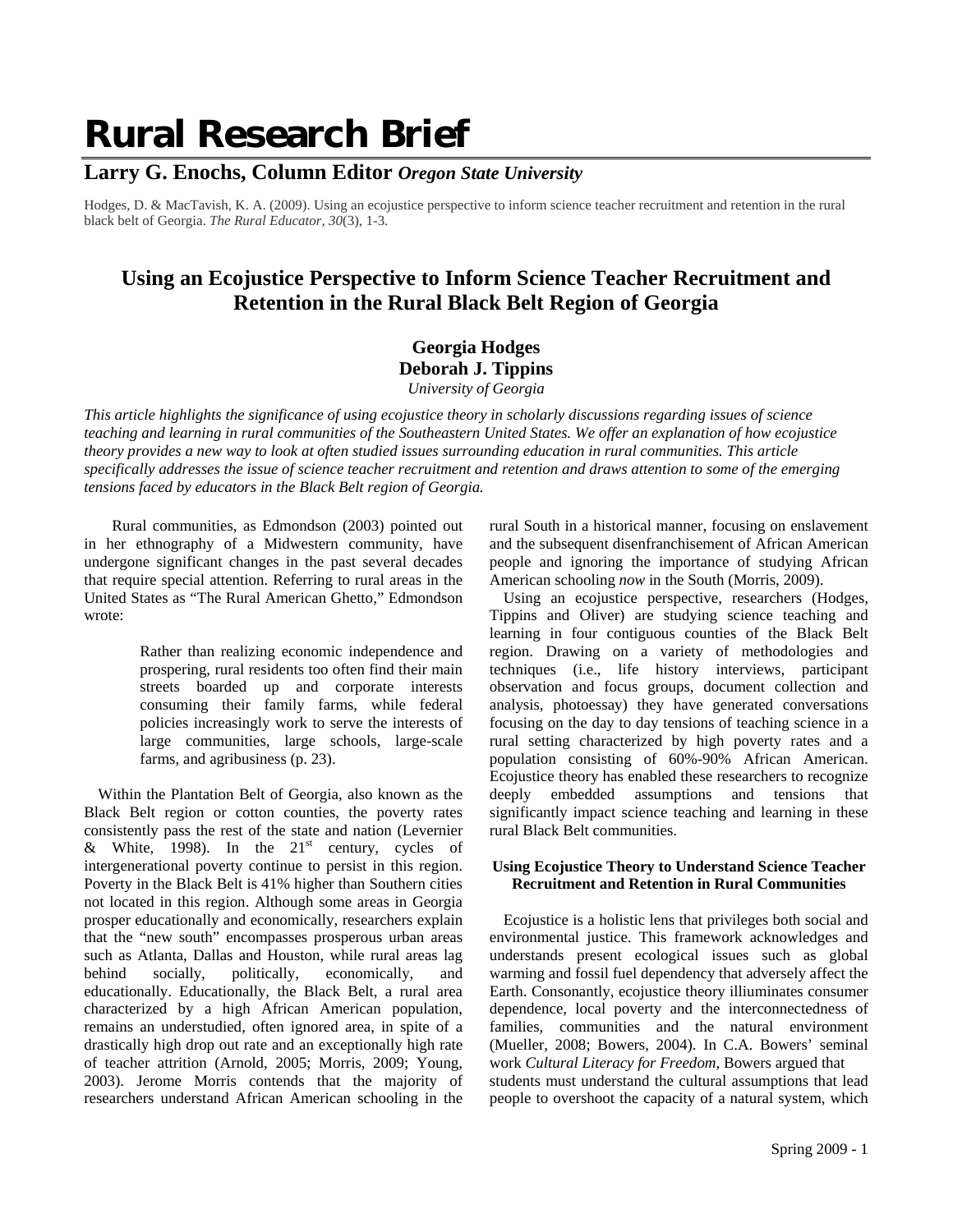contributes to severe ecological degradation (Mueller, 2008). Central to understanding ecojustice theory is the development of an understanding of the commons.

Bowers defines the commons in a diverse manner, consisting of the Earth's natural systems as well as the cultural systems that people share without cost. These range from the oceans, rivers, deserts and air to the arts, crafts and ceremonies shared by people (Bowers, 2004; 2006). Mueller deepens this definition by explaining the commons as "ensuring civil liberties, social justice, and mentoring relationships" (p. 2). Explicit in Bowers' writings on the commons is an understanding that language and knowledge within a community carries forward root metaphors that reproduce certain cultural ways of knowing as evidenced by human relationships with the Earth. When applied to the Black Belt region of Georgia, ecojustice theory reveals tensions influencing educational issues such as teacher recruitment and retention. These tensions reflect a moral imperative to revitalize rural communities in ways where teachers and students play a significant role. As teachers share responsibility for becoming informed, participating more fully in local decisions and advocating for the community people and resources, they develop commitments to protecting intergenerational knowledges, beliefs and values and place-based narratives which make it more likely that they will remain in the community.

Multiple researchers (Borman & Dowling, 2008; Guarino et al., 2006; Ingersoll, 2004; Johnson & Birkeland, 2003) have studied the phenomenon of teacher recruitment and retention from diverse perspectives. Similarly, many reports including the *Glenn Commission on Mathematics and Science Teaching for the 21st Century* and reports from the *National Research Council* and the *National Academy of Sciences* illuminate the shortages specifically in mathematics and science education. Ingersoll (2006) explains that although turnover of science teachers approximates that of other subjects, such as English or social studies, science does not have an overabundance of new teachers to replace those lost, complicating the issues surrounding recruitment and retention. While most research stops here, an ecojustice perspective provides a more indepth, bottom-up, contextually sensitive look at the issue in relation to rural schooling. Ecojustice theory is premised on ecological pragmatist philosophy which embraces uncertainty thinking and the need for multiple perspectives. When applied to the analysis of science teacher recruitment and retention issues in rural Black Belt schools, ecojustice theory has illuminated several tensions.

#### *Tension # 1: Structural Inequalities*

Science teachers in all four county schools described tensions surrounding the practices associated with "contract time." Unlike the suburban schools that surround the area, the Black Belt schools did not begin contract discussions until the end of March. The suburban and urban schools in Georgia typically begin this process in January, securing highly qualified teachers before this rural region even begins to look for teachers, causing severe staffing dilemmas. Similarly, most suburban schools practice mentoring in some capacity, whereas none of these rural schools had any type of mentoring for new teachers, increasing the isolation felt by new teachers. Finally, with the exception of one school, the remainder explained that they had never experienced in-field professional development.

#### *Tension # 2: The Illusion of Desegregation*

Although each school experienced de jure desegregation, they remain highly segregated spaces. Two of the schools have populations characterized by a 90% African American population, which is one third higher than the county demographics, due to the use of private schools in the area. The remaining two schools do not 'track,' but due to mathematics course alignment, classes remain between 80%-90% Caucasian or African American. Since the schools are so small, each course is taught only once a day, so if a student takes a high level mathematics course, the rest of his/her schedule revolves around that one course, implicitly tracking the students. This creates challenges for new teachers who are overwhelmed with multiple preparations. But perhaps, more importantly, from an ecojustice perspective, new teachers may struggle to find their place within the community such that they can become informed decision makers and advocates for individuals and local resources.

#### *Tension # 3: The Power of One*

In these Black Belt schools the "power of one" is magnified immeasurably which emanates in both positive and negative ways. A new superintendent, who placed high priority on standards, used the power of one to take away programs that he found unnecessary. For example, a thriving horticulture program in which students grew fresh, organic vegetables and other plants enriched the lives of both students and community members for years in one county. When the new superintendent arrived, he shut down the program, believing it did not directly align with state standards. A highly qualified science teacher who was deeply committed to the program left, finding a new school where she felt valued. Similarly, test results in the neighboring school district were posted on the front page of the local newspaper with a column explaining how low the physical science test scores were, in comparison with the previous semester. Since only one teacher, a new teacher, taught physical science the whole county knew who to blame.